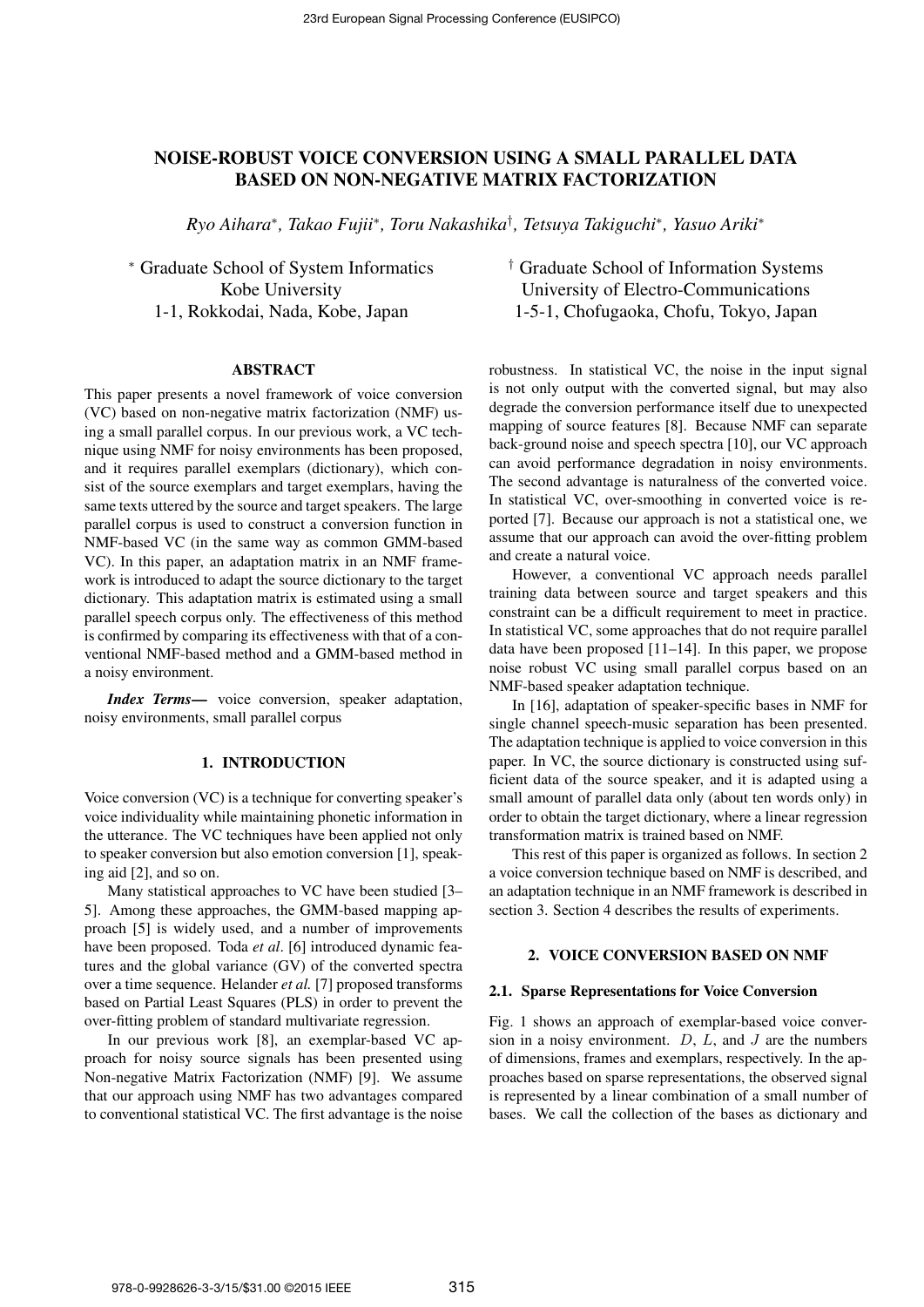

Fig. 1. Basic approach of exemplar-based voice conversion in a noisy environment

the stack of its weights as activities. From the before and after utterance sections in the observed signal, the noise dictionary is extracted for each utterance. The spectrum of the noisy source signal at frame *l* is approximately expressed by a non-negative linear combination of the source dictionary, noise dictionary, and their activities.

$$
\mathbf{x}_{l} = \mathbf{x}_{l}^{s} + \mathbf{x}_{l}^{n}
$$
\n
$$
\approx \sum_{j=1}^{J} \mathbf{a}_{j}^{s} h_{j,l}^{s} + \sum_{k=1}^{K} \mathbf{a}_{k}^{n} h_{k,l}^{n}
$$
\n
$$
= [\mathbf{A}^{s} \mathbf{A}^{n}] \begin{bmatrix} \mathbf{h}_{l}^{s} \\ \mathbf{h}_{l}^{n} \end{bmatrix} \quad s.t. \quad \mathbf{h}_{l}^{s}, \mathbf{h}_{l}^{n} \ge 0
$$
\n
$$
= \mathbf{A} \mathbf{h}_{l} \quad s.t. \quad \mathbf{h}_{l} \ge 0 \tag{1}
$$

 $\mathbf{x}_l^s$  and  $\mathbf{x}_l^n$  are the magnitude spectra of the source speaker's and the noise.  $\mathbf{A}^s$ ,  $\mathbf{A}^n$ ,  $\mathbf{h}_l^s$ , and  $\mathbf{h}_l^n$  are the source dictionary, noise dictionary, and their activities at frame *l*. Given the spectrogram, (1) can be written as follows:

$$
\mathbf{X} \approx [\mathbf{A}^s \mathbf{A}^n] \begin{bmatrix} \mathbf{H}^s \\ \mathbf{H}^n \end{bmatrix} \quad s.t. \quad \mathbf{H}^s, \mathbf{H}^n \ge 0
$$
  
=  $\mathbf{A}\mathbf{H} \quad s.t. \quad \mathbf{H} \ge 0.$  (2)

In order to consider only the shape of the spectrum, **X**,  $A^s$  and  $A^n$  are first normalized for each frame or exemplar so that the sum of the magnitudes over frequency bins equals unity.

The joint matrix **H** is estimated based on NMF with the sparse constraint that minimizes the following cost function [10]:

$$
d(\mathbf{X}, \mathbf{A}\mathbf{H}) + ||(\lambda \mathbf{1}^{(1 \times L)}) \cdot \mathbf{H}||_1 \quad s.t. \quad \mathbf{H} \ge 0. \tag{3}
$$

*.∗* denotes element-wise multiplication. The first term is the Kullback-Leibler (KL) divergence between **X** and **AH**. The second term is the sparse constraint with L1-norm regularization term that causes **H** to be sparse. The weights of the sparsity constraints can be defined for each exemplar by defin- $\hat{\lambda}^T = [\lambda_1 \dots \lambda_J \dots \lambda_{J+K}]$ . In this paper, the weights for source exemplars  $[\lambda_1 \dots \lambda_J]$  were set to 0.1, and those for noise exemplars  $[\lambda_{J+1} \dots \lambda_{J+K}]$  were set to 0. **H** minimizing (3) is estimated iteratively applying the following update rule:

$$
\mathbf{H}_{n+1} = \mathbf{H}_n. * (\mathbf{A}^{\mathsf{T}}(\mathbf{X}./(\mathbf{A}\mathbf{H}))) \n./(\mathbf{1}^{((J+K)\times L)} + \lambda \mathbf{1}^{(1\times L)}).
$$
\n(4)

## 2.2. Target speech construction

 $A<sup>t</sup>$  in Fig. 1 represents a target dictionary that consists of the target speaker's exemplars.  $A^s$  and  $A^t$  consisted of the same words and are aligned with dynamic time warping (DTW) just as conventional GMM-based VC is. This method assumes that when the source signal and the target signal (which are the same words but spoken by different speakers) are expressed with sparse representations of the source dictionary and the target dictionary, respectively, the obtained activity matrices are approximately equivalent. For this reason, we assume that when there are parallel dictionaries, the activity of the source features estimated with the source dictionary may be able to be substituted with that of the target features.

The target dictionary is also normalized for each frame in the same way the source dictionary was. From the estimated joint matrix **H**, the activity of source signal **H***<sup>s</sup>* is extracted, and by using the activity and the target dictionary, the converted spectral features  $\hat{\mathbf{X}}^{t}$  are constructed.

$$
\hat{\mathbf{X}}^t = \mathbf{A}^t \mathbf{H}^s \tag{5}
$$

The converted spectral features are de-normalized so that the sum of the magnitudes over frequency bins equals input spectral features.



Fig. 2. Estimation of parallel dictionary using a speaker transformation matrix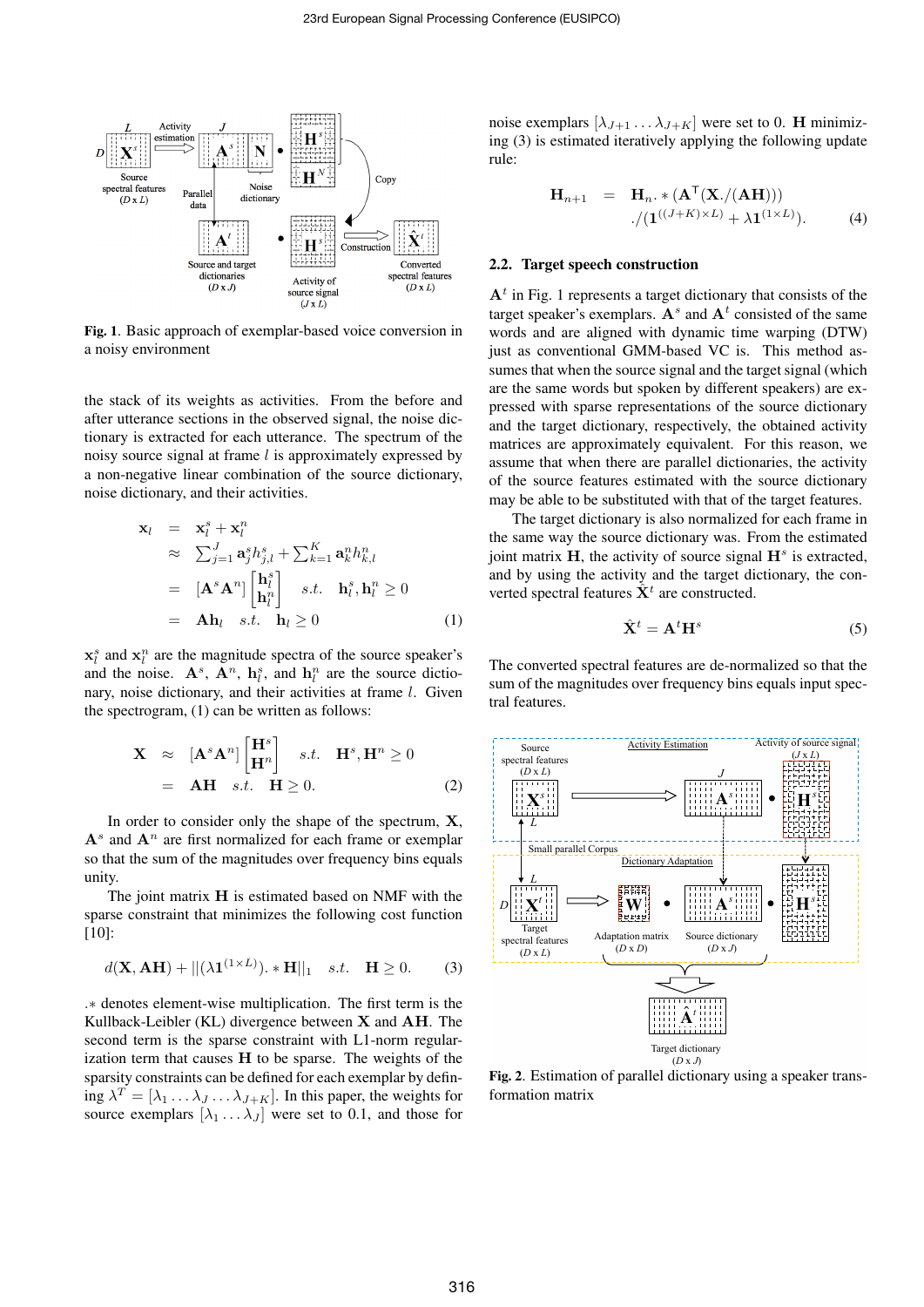# 3. ESTIMATION OF TARGET DICTIONARY USING A SMALL PARALLEL CORPUS ONLY

In the framework of conventional NMF-based VC which is described in section 2, large parallel corpus of source and target speaker is needed for dictionary construction. In this section, we propose a target dictionary estimation from small parallel corpus only.

Fig. 2 shows the estimation procedure of our proposed method.  $X^s$  and  $X^t$  show the small parallel data between source and target speakers. In the Activity Estimation stage, a source spectral exemplar matrix **X***<sup>s</sup>* is decomposed into a linear combination of bases from the source dictionary **A***<sup>s</sup>* . The source dictionary is consist of source speaker's exemplars. The indexes and weights of the bases are estimated using (4) as source activity  $\mathbf{H}^{s}$ .

In the Dictionary Adaptation stage, speaker adaptation is conducted in order to obtain a target dictionary from a source dictionary using a small amount of (parallel) target speech signals. The adaptation is performed by using a linear regression transformation matrix based on an NMF framework. Given the transformation matrix, **W**, the target feature vector at the *l*-th frame,

$$
\mathbf{x}_l^t \approx \mathbf{W} \mathbf{A}^s \mathbf{h}_l^s \tag{6}
$$

where  $\mathbf{A}^s$  is the source dictionary and  $\mathbf{h}_l^s$  is the activity vector of source signal at the *l*-th frame.

In order to find the transformation matrix, an NMF framework which minimizes the KL divergence between **X***<sup>t</sup>* and **WA***<sup>s</sup>***H***<sup>s</sup>* is used.

$$
\mathbf{W} = \underset{\mathbf{W}}{\operatorname{argmin}} d(\mathbf{X}^t, \mathbf{W}\mathbf{A}^s \mathbf{H}^s) \tag{7}
$$

The transformation matrix, W, is estimated using  $A^s$ ,  $H^s$ , and a small amount of the parallel target speech signals, **X***<sup>t</sup>* , as follows:

$$
\mathbf{W} \leftarrow \mathbf{W}.*((\mathbf{X}^{t}./(\mathbf{W}(\mathbf{A}^{s}\mathbf{H}^{s})))(\mathbf{A}^{s}\mathbf{H}^{s})^{\mathsf{T}})\\./(\mathbf{1}^{(D\times L)}(\mathbf{A}^{s}\mathbf{H}^{s})^{\mathsf{T}}).
$$
 (8)

The new parallel target dictionary is given by  $\hat{A}^t = WA^s$ and the source features are converted into the target features according to section 2.

### 4. EXPERIMENTS

### 4.1. Experimental Conditions

The new VC technique was evaluated by comparing it with conventional techniques based on GMM [5] and NMF [8] in a speaker conversion task using noisy speech data. Two males and two females are selected as source or target speakers from the ATR Japanese speech database and we conducted male-tofemale, male-to-make and female-to-female conversion. The sampling rate was 8 kHz.

Two-hundred sixteen words of clean speech were used to construct a source dictionary in NMF with speaker adaptation and used to train the GMM in the conventional method. The number of adaptation words was 10, 25, and 50, respectively. 50 words for test are different from those used in training and adaptation.

The noisy speech was created by adding a noise signal recorded in a restaurant (taken from the CENSREC-1-C database [17]) to the clean speech data. The SNR was 20 and 10 dB. The average number of exemplars in the noise dictionary for each utterance was 104.

In the NMF-based method, a 512-dimensional spectrum was used as the feature vectors for input signal and source dictionary. The number of iterations used to estimate the activity was 300. In the GMM-based method, 40 linear-cepstral coefficients obtained from the STRAIGHT [15] spectrum were used as the feature vectors. The number of Gaussian mixtures was 64. In this paper, F0 information is converted using a conventional linear regression based on the mean and standard deviation [6]. The other information, such as aperiodic components, is synthesized without any conversion.



Fig. 3. NSD for male-to-female voices at 10dB converted by each method



Fig. 4. NSD for male-to-male voices at 10dB converted by each method

### 4.2. Experimental Results

Objective tests are carried out using the normalized spectrum distortion.

$$
NSD = \sqrt{||\mathbf{X}^t - \hat{\mathbf{X}}^t||^2/||\mathbf{X}^t - \mathbf{X}^s||^2}
$$
(9)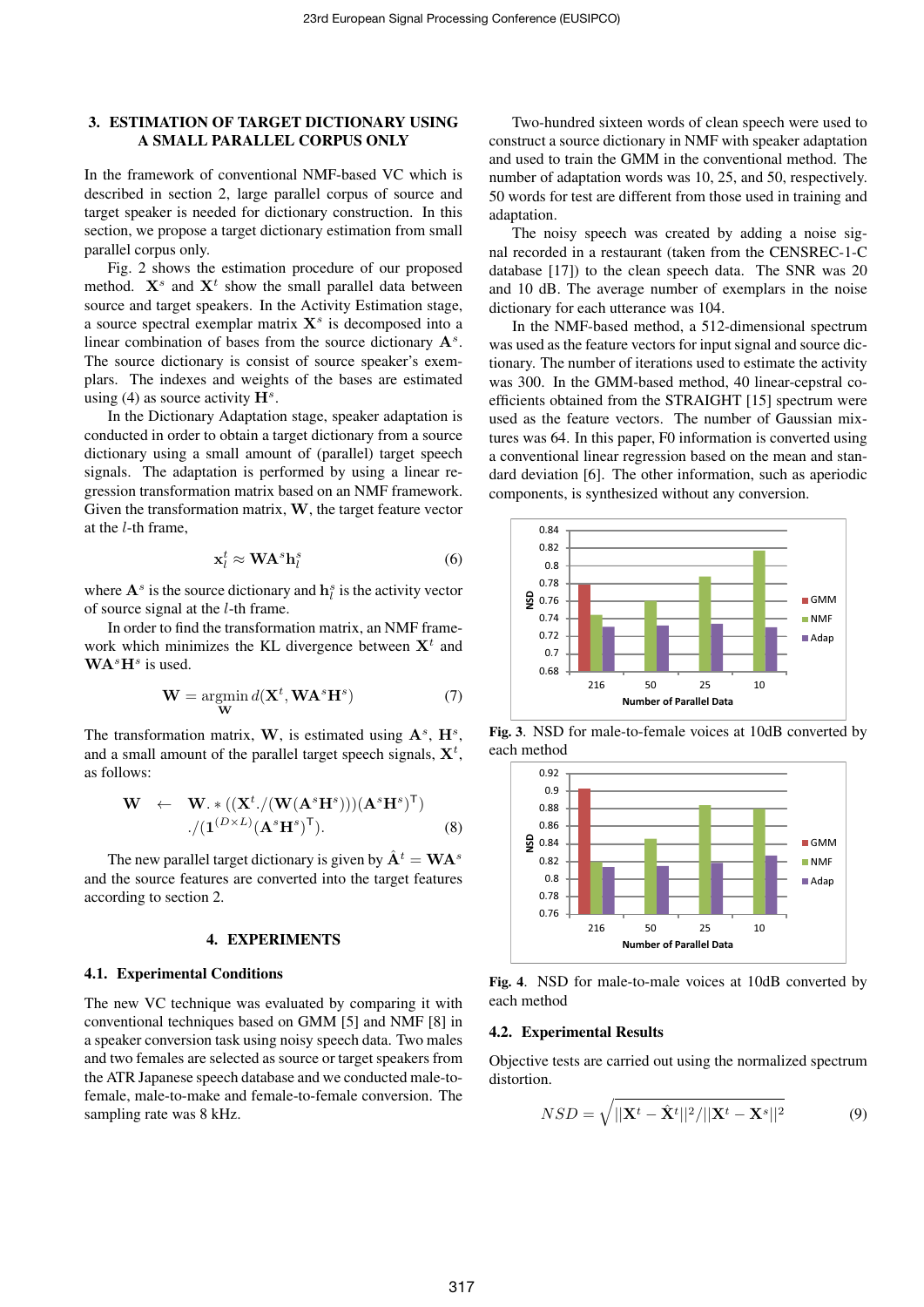

Fig. 5. NSD for female-to-female voices at 10dB converted by each method



Fig. 6. NSD for male-to-female voices at 20dB converted by each method

Figs. 3, 4, and 5 show the NSD for a male-to-female conversion, a male-to-male conversion, and a male-to-female conversion in 10 dB, respectively. "NMF" shows the result using the conventional NMF without speaker adaptation and "Adap" shows the result using NMF with speaker adaptation. As shown in these figures, the performance of NMF without speaker adaptation decreases as the number of words used for the parallel dictionaries decreases. On the other hand, the performance of NMF with speaker adaptation does not decrease in comparison with the conventional NMF without speaker adaptation.

Figs. 6, 7, and 8 show the NSD for a male-to-female conversion, a male-to-male conversion, and a female-to-female



Fig. 7. NSD for male-to-male voices at 20dB converted by each method



Fig. 8. NSD for female-to-female voices at 20dB converted by each method

conversion in 20 dB, respectively. Because of low SNR condition, the effectiveness of noise robustness of NMF-based VC is lower, compared to Figs. 3, 4, and 5. However, the performance of NMF with speaker adaptation does not decrease as the number of words used for the parallel dictionaries decreases in comparison with the conventional NMF without speaker adaptation. Moreover, the performance of NMF with speaker adaptation is better than conventional GMM-based VC. These results shows the effectiveness of our NMF-based speaker adaptation technique.

For the speech quality evaluation, a mean opinion score (MOS) test was performed. The opinion score was set to a five-point scale (5 excellent, 4 good, 3 fair, 2 poor, 1 bad). The number of subjects was 8 and the SNR was 10 dB. Fig. 9 (left side) shows the MOS test on the speech quality. As shown in Fig. 9, NMF-based VC with speaker adaptation (25 adaptation words) obtained a better score than the conventional NMF-based VC (25 words). The result was confirmed by a *p*-value test of 0.05.

For the evaluation of speaker individuality, the XAB test was carried out. In the XAB test, each subject listened to the target speech. Then the subject listened to the speech converted by the two methods and selected which sample sounded more similar to the target speech. Fig. 9 (right side) shows the NMF-based VC with speaker adaptation obtained a higher score than the conventional NMF-based VC without speaker adaptation. The result was confirmed by a *p*-value test of 0.05.



Fig. 9. Results of MOS test and XAB test